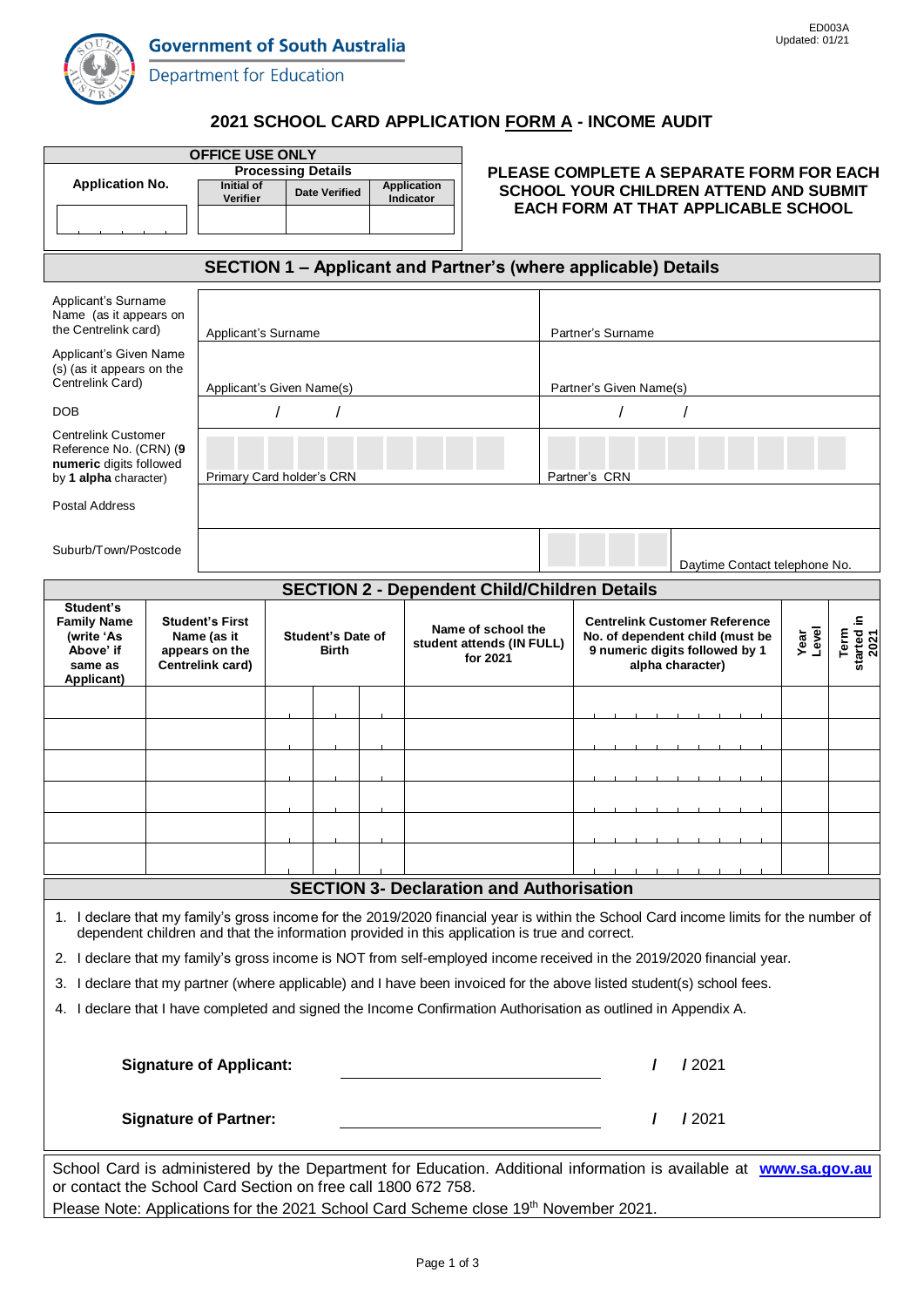

Department for Education

# **2021 SCHOOL CARD FACT SHEET FORM A - INCOME AUDIT**

#### Eligibility Income Limits

The income limits applied to determine eligibility are available at [www.sa.gov.au,](http://www.sa.gov.au/) your child(ren)'s school or by contacting the School Card Section on 1800 672 758.

Please Note: Different eligibility income limits may apply for students attending a Government or a Non-Government school.

The ED003A form is **NOT** to be completed by applicants who:

- were self-employed in the 2019/2020 financial year (complete a ED003B form)
- experienced a change in financial circumstances in the 2019/2020 financial year or up to and including 28 February 2021 (complete a ED003B form)
- experienced financial hardship in the 2019/2020 financial year (complete a ED003B form)
- are in receipt of Veteran Affairs payments (complete a ED003V form)
- are a migrant and have arrived in Australia after 1 July 2019 (complete a ED003M form)
- are an adult re-entry student (complete a ED003S form)
- are receiving Independent Youth Allowance as at 28 February 2021 (complete a ED003Y form)
- have a child/children in their care who is under the guardianship of the Minister, a Grandparent or as the result of a court order (complete a ED003F form)

Eligibility for School Card assistance is dependent upon the combined family gross income for the 2019/2020 financial year being within the School Card income limits (as shown above).

The combined gross family income for the applicant and partner (where applicable) includes:

- Gross salaries, wages and allowances from an employer(s)
- Taxable Centrelink pensions, benefits and allowances
- Non-taxable or Tax-exempt pensions and benefits (eg Disability Support Pension and Carers Pension)
- Gross interest and dividends
- Benefits from the Department of Veteran's Affairs
- Supplementary income as identified in the Supplementary tax return
- Fringe benefits (e.g. provision of a car, entertainment expenses)
- Foreign income including pensions and employment
- Business/Partnership income from self-employment (includes depreciation)

Gross income does not include any amounts received for:

- The TPI component of your Department of Veteran's Affairs benefits
- Family Tax Benefits parts A and B
- Child maintenance payments
- Carer Allowance

ED003A – Income Audit application form requirements:

- If partnered as at 30 June 2020, please complete Section 1 in full and ensure your partner signs Section 3.
- If you were self-employed in the 2019/2020 financial year please complete an ED003B Hardship/Change of Circumstances/Self Employed application form.
- If you have separated and share the care of your child/children, to be eligible to apply for School Card assistance the applicant's care must be greater than 50% care as at 30 June 2020.
- If the 2019/2020 financial year taxation information is not indicative of your actual current income, because of a change of circumstances, please complete an ED003B Change of Circumstances application form.
- If you require more information about the 2021 School Card Scheme please contact your children's school, **[www.sa.gov.au](http://www.decd.sa.gov.au/goldbook/)** or the School Card Section on free call 1800 672 758.
- This form can only be processed if all sections are complete and the details are recorded exactly as they appear on your Centrelink Benefits Card or as quoted on any Centrelink correspondence sent to you.
- An application form must be lodged at each school that your children attend.

#### **PLEASE SUBMIT THIS APPLICATION FORM TO YOUR CHILDREN'S SCHOOL FOR PROCESSING**